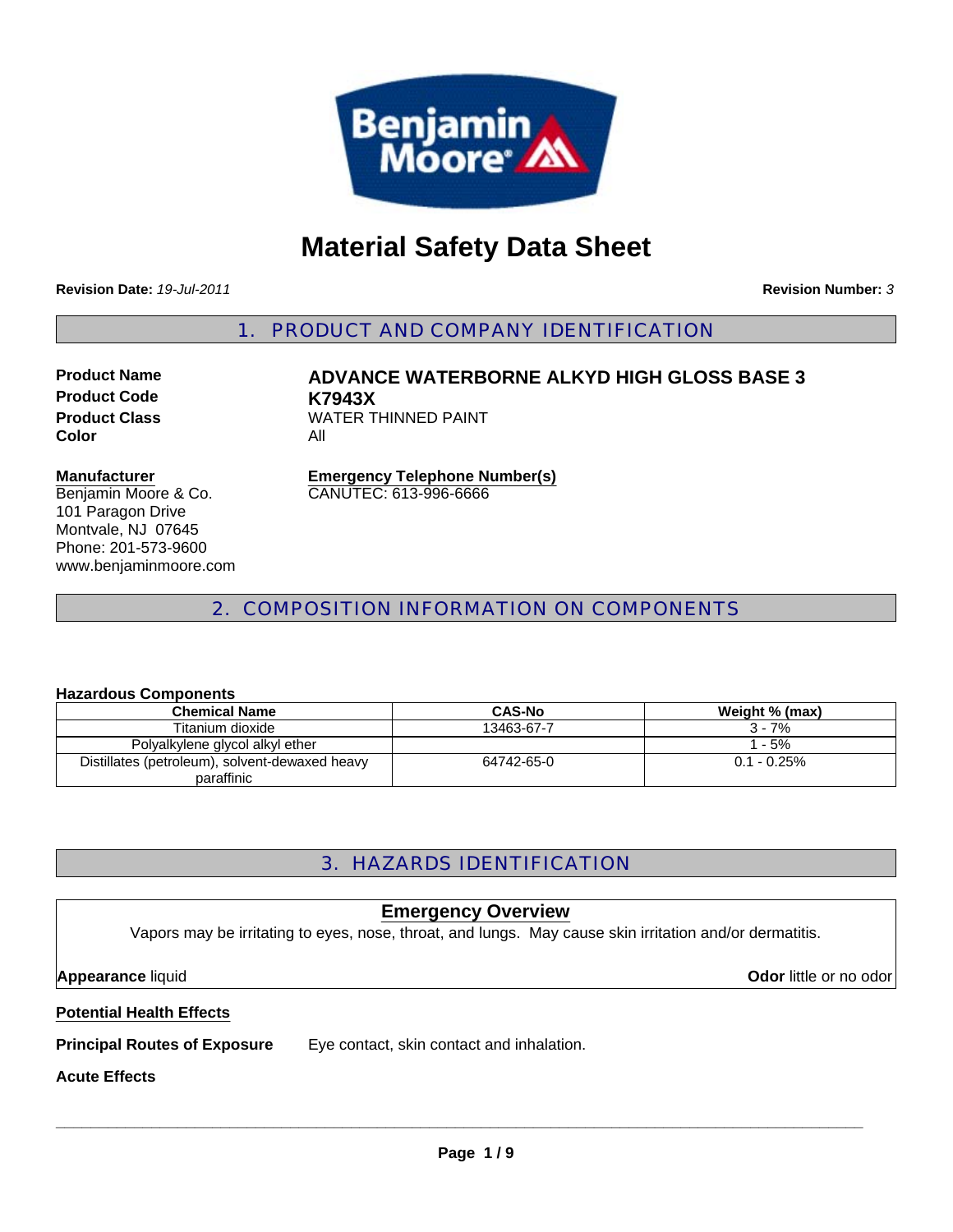| <b>Eves</b>            | May cause slight irritation.                                                    |
|------------------------|---------------------------------------------------------------------------------|
| <b>Skin</b>            | Substance may cause slight skin irritation.                                     |
| <b>Inhalation</b>      | May cause irritation of respiratory tract.                                      |
| Ingestion              | Ingestion may cause gastrointestinal irritation, nausea, vomiting and diarrhea. |
| <b>Chronic Effects</b> | Repeated contact may cause allergic reactions in very susceptible persons.      |

 $\Box$ 

*See Section 11 for additional Toxicological information.*

| <b>Aggravated Medical Conditions</b> | None known |
|--------------------------------------|------------|
|--------------------------------------|------------|

| <b>HMIS</b> | Health: $1^*$ | <b>Flammability: 0</b> | <b>Reactivity: 0</b> | $PPE: -$ |
|-------------|---------------|------------------------|----------------------|----------|
|             |               |                        |                      |          |

#### **HMIS Legend**

- 0 Minimal Hazard
- 1 Slight Hazard
- 2 Moderate Hazard
- 3 Serious Hazard
- 4 Severe Hazard
- \* Chronic Hazard

X - Consult your supervisor or S.O.P. for "Special" handling instructions.

*Note: The PPE rating has intentionally been left blank. Choose appropriate PPE that will protect employees from the hazards the material will present under the actual normal conditions of use.*

*Caution: HMIS® ratings are based on a 0-4 rating scale, with 0 representing minimal hazards or risks, and 4 representing significant hazards or risks. Although HMIS® ratings are not required on MSDSs under 29 CFR 1910.1200, the preparer, has choosen to provide them. HMIS® ratings are to be used only in conjunction with a fully implemented HMIS® program by workers who have received appropriate HMIS® training. HMIS® is a registered trade and service mark of the NPCA. HMIS® materials may be purchased exclusively from J. J. Keller (800) 327-6868.*

## 4. FIRST AID MEASURES

| <b>General Advice</b>     | No hazards which require special first aid measures.                                               |
|---------------------------|----------------------------------------------------------------------------------------------------|
| <b>Eye Contact</b>        | Rinse thoroughly with plenty of water for at least 15 minutes and consult a physician.             |
| <b>Skin Contact</b>       | Wash off immediately with soap and plenty of water removing all contaminated<br>clothes and shoes. |
| <b>Inhalation</b>         | Move to fresh air. If symptoms persist, call a physician.                                          |
| Ingestion                 | Clean mouth with water and afterwards drink plenty of water. Consult a physician if<br>necessary.  |
| <b>Notes To Physician</b> | Treat symptomatically                                                                              |

## 5. FIRE-FIGHTING MEASURES

| <b>Suitable Extinguishing Media</b>                                                                           | Use extinguishing measures that are appropriate to local<br>circumstances and the surrounding environment. |
|---------------------------------------------------------------------------------------------------------------|------------------------------------------------------------------------------------------------------------|
| Protective Equipment And Precautions For Firefighters As in any fire, wear self-contained breathing apparatus | pressure-demand, MSHA/NIOSH (approved or equivalent)<br>and full protective gear.                          |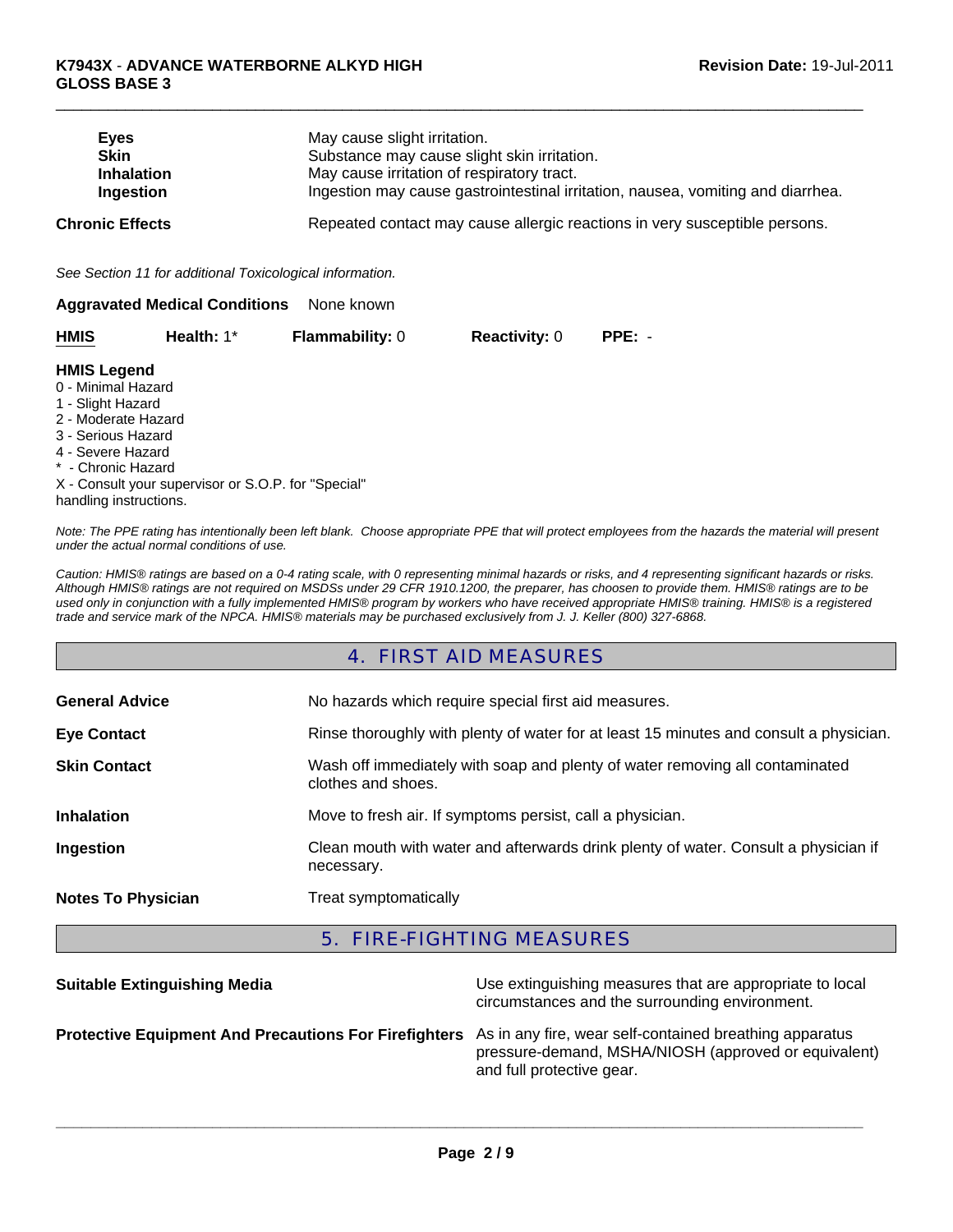| <b>Specific Hazards Arising From The Chemical</b>                                                 | Closed containers may rupture if exposed to fire or extreme<br>heat. |
|---------------------------------------------------------------------------------------------------|----------------------------------------------------------------------|
| <b>Sensitivity To Mechanical Impact</b>                                                           | No.                                                                  |
| <b>Sensitivity To Static Discharge</b>                                                            | No.                                                                  |
| <b>Flash Point Data</b><br>Flash Point (°F)<br>Flash Point (°C)<br><b>Flash Point Method</b>      | Not applicable<br>Not applicable<br>Not applicable                   |
| <b>Flammability Limits In Air</b><br><b>Upper Explosion Limit</b><br><b>Lower Explosion Limit</b> | Not applicable<br>Not applicable                                     |
| <b>NFPA</b><br>Health: 1<br><b>Flammability: 0</b>                                                | <b>Instability: 0</b><br><b>Special: Not Applicable</b>              |

 $\Box$ 

- **NFPA Legend**
- 0 Not Hazardous
- 1 Slightly
- 2 Moderate
- 3 High
- 4 Severe

*The ratings assigned are only suggested ratings, the contractor/employer has ultimate responsibilities for NFPA ratings where this system is used.*

*Additional information regarding the NFPA rating system is available from the National Fire Protection Agency (NFPA) at www.nfpa.org.*

#### 6. ACCIDENTAL RELEASE MEASURES

| <b>Personal Precautions</b>      | Avoid contact with skin, eyes and clothing. Ensure adequate ventilation.                                                                                                      |
|----------------------------------|-------------------------------------------------------------------------------------------------------------------------------------------------------------------------------|
| <b>Environmental Precautions</b> | Prevent further leakage or spillage if safe to do so.                                                                                                                         |
| <b>Methods For Clean-Up</b>      | Soak up with inert absorbent material. Sweep up and shovel into suitable containers<br>for disposal.                                                                          |
| <b>Other Information</b>         | None known                                                                                                                                                                    |
|                                  |                                                                                                                                                                               |
|                                  | <b>7. HANDLING AND STORAGE</b>                                                                                                                                                |
| <b>Handling</b>                  | Avoid contact with skin, eyes and clothing. Avoid breathing vapors, spray mists or<br>sanding dust. In case of insufficient ventilation, wear suitable respiratory equipment. |

## 8. EXPOSURE CONTROLS / PERSONAL PROTECTION

**Exposure Limits**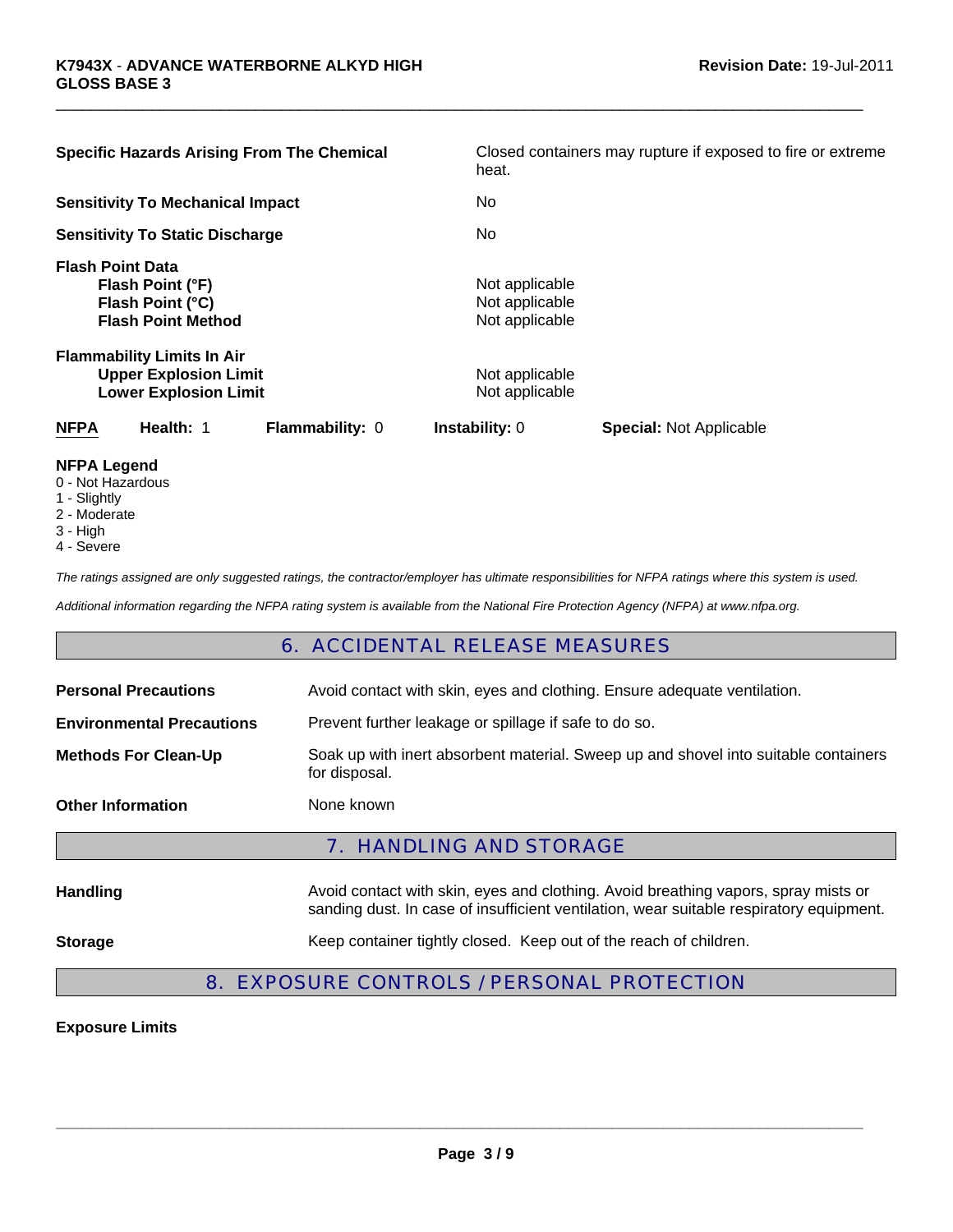#### **K7943X** - **ADVANCE WATERBORNE ALKYD HIGH GLOSS BASE 3**

#### **Hazardous Components**

| <b>Chemical Name</b>                                            | <b>ACGIH</b>               | <b>Alberta</b>             | <b>British Columbia</b>    | <b>Ontario</b>               | Quebec                 |
|-----------------------------------------------------------------|----------------------------|----------------------------|----------------------------|------------------------------|------------------------|
| Titanium dioxide                                                | 10 mg/m <sup>3</sup> - TWA | 10 mg/m <sup>3</sup> - TWA | 10 mg/m <sup>3</sup> - TWA | 10 mg/m <sup>3</sup> - TWAEV | 10 mg/m <sup>3</sup> - |
|                                                                 |                            |                            | $3 \text{ mg/m}^3$ - TWA   |                              | <b>TWAEV</b>           |
| Polyalkylene glycol alkyl<br>ether                              | N/E                        | N/E                        | N/E                        | N/E                          | N/E                    |
| Distillates (petroleum),<br>solvent-dewaxed heavy<br>paraffinic | N/E                        | N/E                        | N/E                        | N/E                          | N/E                    |

 $\Box$ 

#### **Legend**

ACGIH - American Conference of Governmental Industrial Hygienists Alberta - Alberta Occupational Exposure Limits British Columbia - British Columbia Occupational Exposure Limits Ontario - Ontario Occupational Exposure Limits Quebec - Quebec Occupational Exposure Limits N/E - Not established

**Engineering Measures** Ensure adequate ventilation, especially in confined areas.

| <b>Personal Protective Equipment</b> |                                                                                                                                     |
|--------------------------------------|-------------------------------------------------------------------------------------------------------------------------------------|
| <b>Eye/Face Protection</b>           | Safety glasses with side-shields.                                                                                                   |
| <b>Skin Protection</b>               | Protective gloves and impervious clothing.                                                                                          |
| <b>Respiratory Protection</b>        | In case of insufficient ventilation wear suitable respiratory equipment.                                                            |
| <b>Hygiene Measures</b>              | Avoid contact with skin, eyes and clothing. Remove and wash contaminated clothing<br>before re-use. Wash thoroughly after handling. |

### 9. PHYSICAL AND CHEMICAL PROPERTIES

| Appearance                        | liquid            |
|-----------------------------------|-------------------|
| Odor                              | little or no odor |
| Density (Ibs/gal)                 | $9.0 - 9.1$       |
| <b>Specific Gravity</b>           | $1.05 - 1.15$     |
| рH                                | Not available     |
| <b>Viscosity (centistokes)</b>    | Not available     |
| <b>Evaporation Rate</b>           | Not available     |
| <b>Vapor Pressure</b>             | Not available     |
| <b>Vapor Density</b>              | Not available     |
| Wt. % Solids                      | 30 - 40           |
| Vol. % Solids                     | $30 - 40$         |
| Wt. % Volatiles                   | $60 - 70$         |
| Vol. % Volatiles                  | $60 - 70$         |
| <b>VOC Regulatory Limit (g/L)</b> | < 50              |
| <b>Boiling Point (°F)</b>         | 212               |
| <b>Boiling Point (°C)</b>         | 100               |
| <b>Freezing Point (°F)</b>        | 32                |
| <b>Freezing Point (°C)</b>        | 0                 |
| Flash Point (°F)                  | Not applicable    |
| Flash Point (°C)                  | Not applicable    |
| <b>Flash Point Method</b>         | Not applicable    |
| <b>Upper Explosion Limit</b>      | Not available     |
| <b>Lower Explosion Limit</b>      | Not available     |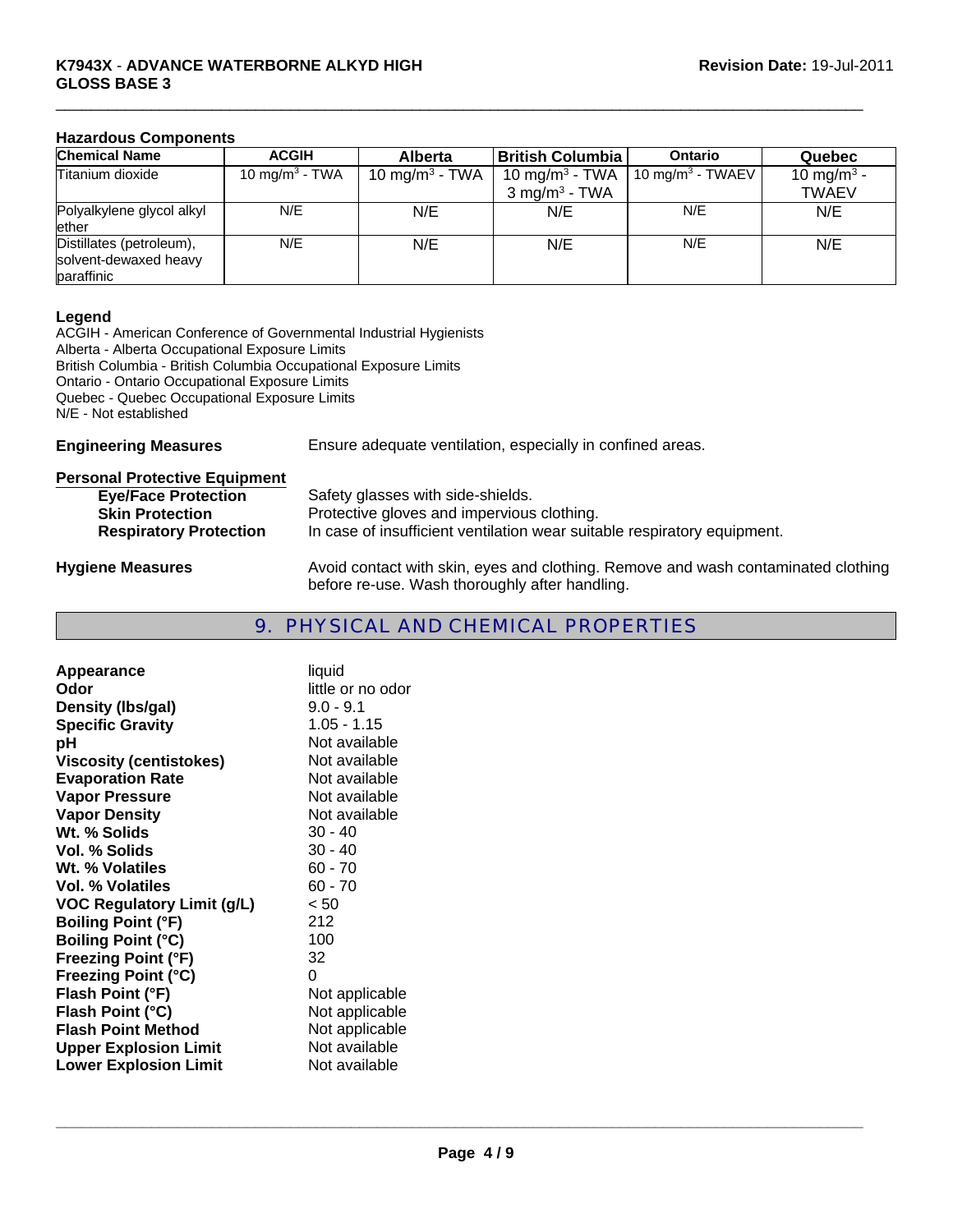## 9. PHYSICAL AND CHEMICAL PROPERTIES

 $\Box$ 

## 10. STABILITY AND REACTIVITY

| <b>Chemical Stability</b>                 | Stable under normal conditions.          |
|-------------------------------------------|------------------------------------------|
| <b>Conditions To Avoid</b>                | Prevent from freezing                    |
| <b>Incompatible Materials</b>             | No materials to be especially mentioned  |
| <b>Hazardous Decomposition Products</b>   | None under normal use.                   |
| <b>Possibility Of Hazardous Reactions</b> | Hazardous polymerisation will not occur. |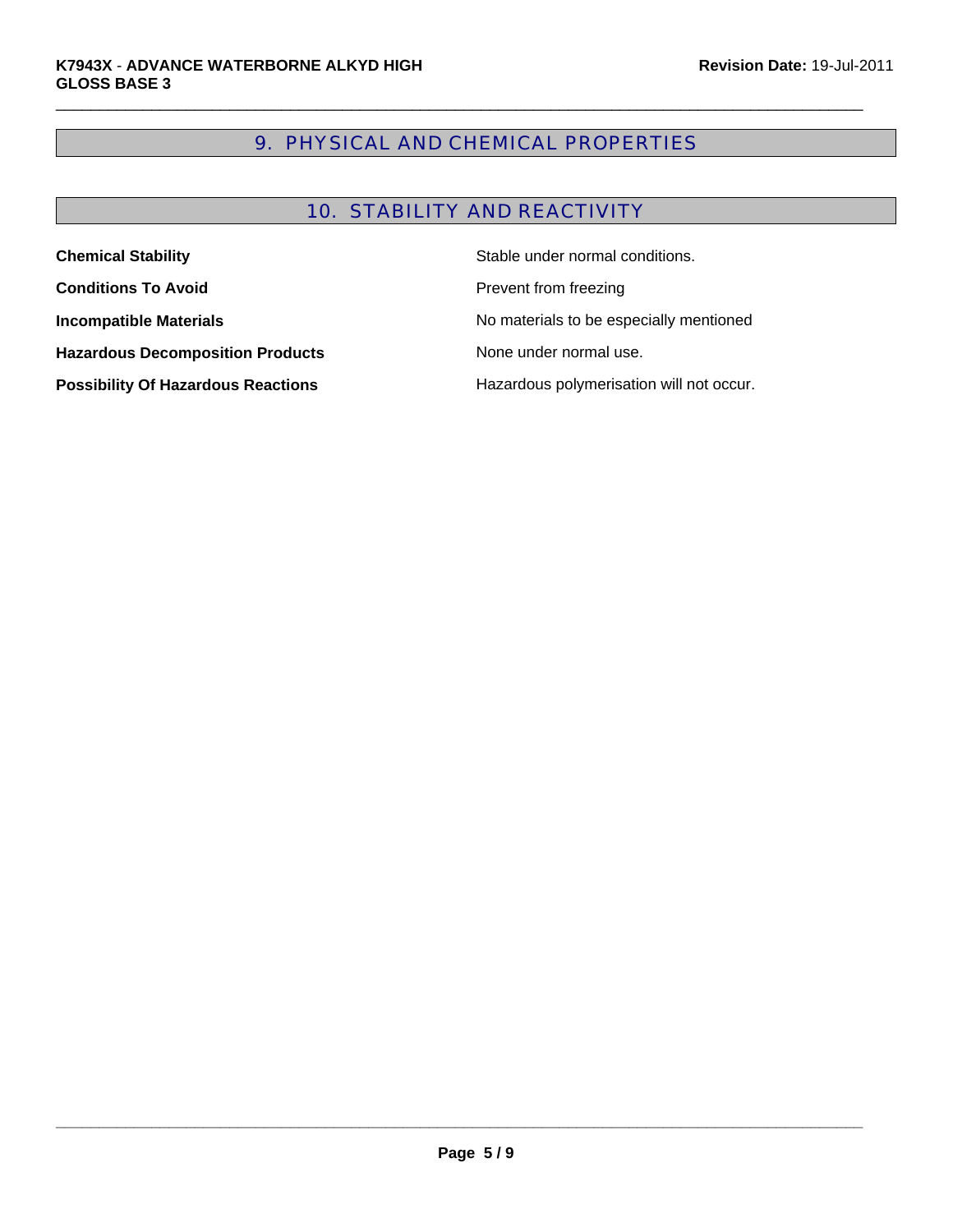## 11. TOXICOLOGICAL INFORMATION

 $\Box$ 

#### **Acute Toxicity**

**Product** No information available

#### **Component**

LD50 Oral: > 10000 mg/kg (Rat) LD50 Dermal:  $> 10000$  mg/m<sup>3</sup> (Rabbit) Titanium dioxide LC50 Inhalation (Dust):  $> 6.82$  mg/L (Rat, 4 hr.)

LC50 Inhalation (Vapor): 2000 mg/m<sup>3</sup> (Rat, 4 hr.) Polyalkylene glycol alkyl ether

#### **Chronic Toxicity**

#### **Carcinogenicity**

The information below indicates whether each agency has listed any ingredient as a carcinogen:

| <b>Chemical Name</b>                                         | <b>ACGIH</b> | <b>IARC</b>                          | <b>NTP</b> | <b>OSHA</b><br>Carcinogen |
|--------------------------------------------------------------|--------------|--------------------------------------|------------|---------------------------|
| Titanium dioxide                                             |              | 2B - Possible<br>Human<br>Carcinogen |            | Listed                    |
| Distillates (petroleum), solvent-dewaxed heavy<br>paraffinic |              | 1 - Human<br>Carcinogen              |            |                           |

• Although IARC has classified titanium dioxide as possibly carcinogenic to humans (2B), their summary concludes: "No significant exposure to titanium dioxide is thought to occur during the use of products in which titanium dioxide is bound to other materials, such as paint."

#### **Legend**

ACGIH - American Conference of Governmental Industrial Hygienists IARC - International Agency for Research on Cancer NTP - National Toxicity Program OSHA - Occupational Safety & Health Administration

## 12. ECOLOGICAL INFORMATION

#### **Ecotoxicity Effects**

**Product Acute Toxicity to Fish** No information available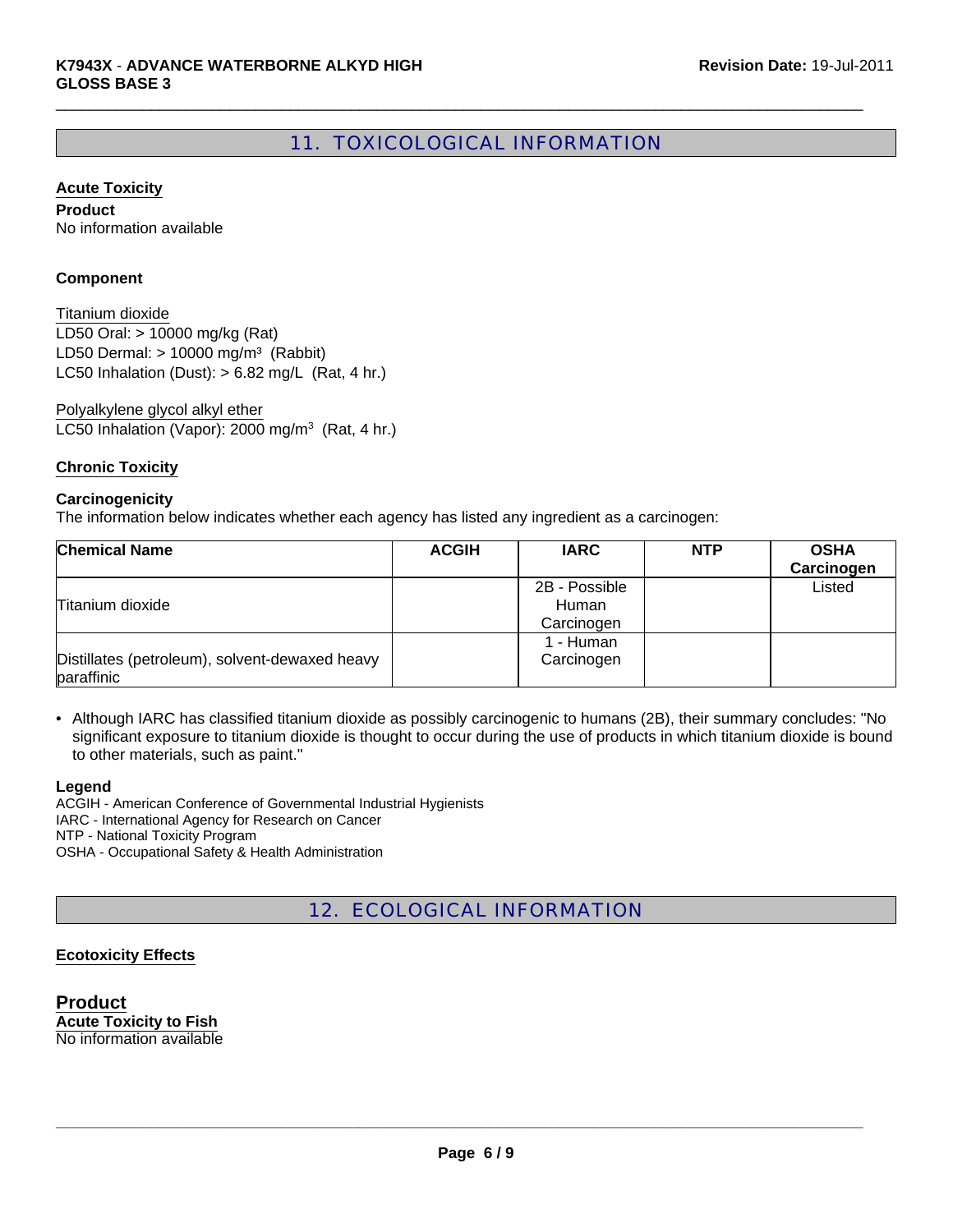## 12. ECOLOGICAL INFORMATION

 $\Box$ 

#### **Acute Toxicity to Aquatic Invertebrates** No information available

#### **Acute Toxicity to Aquatic Plants**

No information available

#### **Component Acute Toxicity to Fish**

LC50: >1000 mg/L (Fathead Minnow - 96 hr.) Titanium dioxide

#### **Acute Toxicity to Aquatic Invertebrates**

No information available

#### **Acute Toxicity to Aquatic Plants**

No information available

|                              | <b>13. DISPOSAL CONSIDERATIONS</b>                                                                                                                                                                                                                                                                         |
|------------------------------|------------------------------------------------------------------------------------------------------------------------------------------------------------------------------------------------------------------------------------------------------------------------------------------------------------|
| <b>Waste Disposal Method</b> | Dispose of in accordance with federal, state, provincial, and local regulations. Dry,<br>empty containers may be recycled in a can recycling program. Local requirements<br>may vary, consult your sanitation department or state-designated environmental<br>protection agency for more disposal options. |
|                              | <b>14. TRANSPORT INFORMATION</b>                                                                                                                                                                                                                                                                           |
| <b>TDG</b>                   | Not regulated                                                                                                                                                                                                                                                                                              |
| <b>ICAO / IATA</b>           | Not regulated                                                                                                                                                                                                                                                                                              |
| <b>IMDG/IMO</b>              | Not regulated                                                                                                                                                                                                                                                                                              |

### 15. REGULATORY INFORMATION

#### **International Inventories**

**United States TSCA** Yes - All components are listed or exempt.<br> **Canada DSL No - Not all of the components are listed.** No - Not all of the components are listed.

## **National Pollutant Release Inventory (NPRI)**

#### **NPRI Parts 1- 4**

This product contains the following Parts 1-4 NPRI chemicals: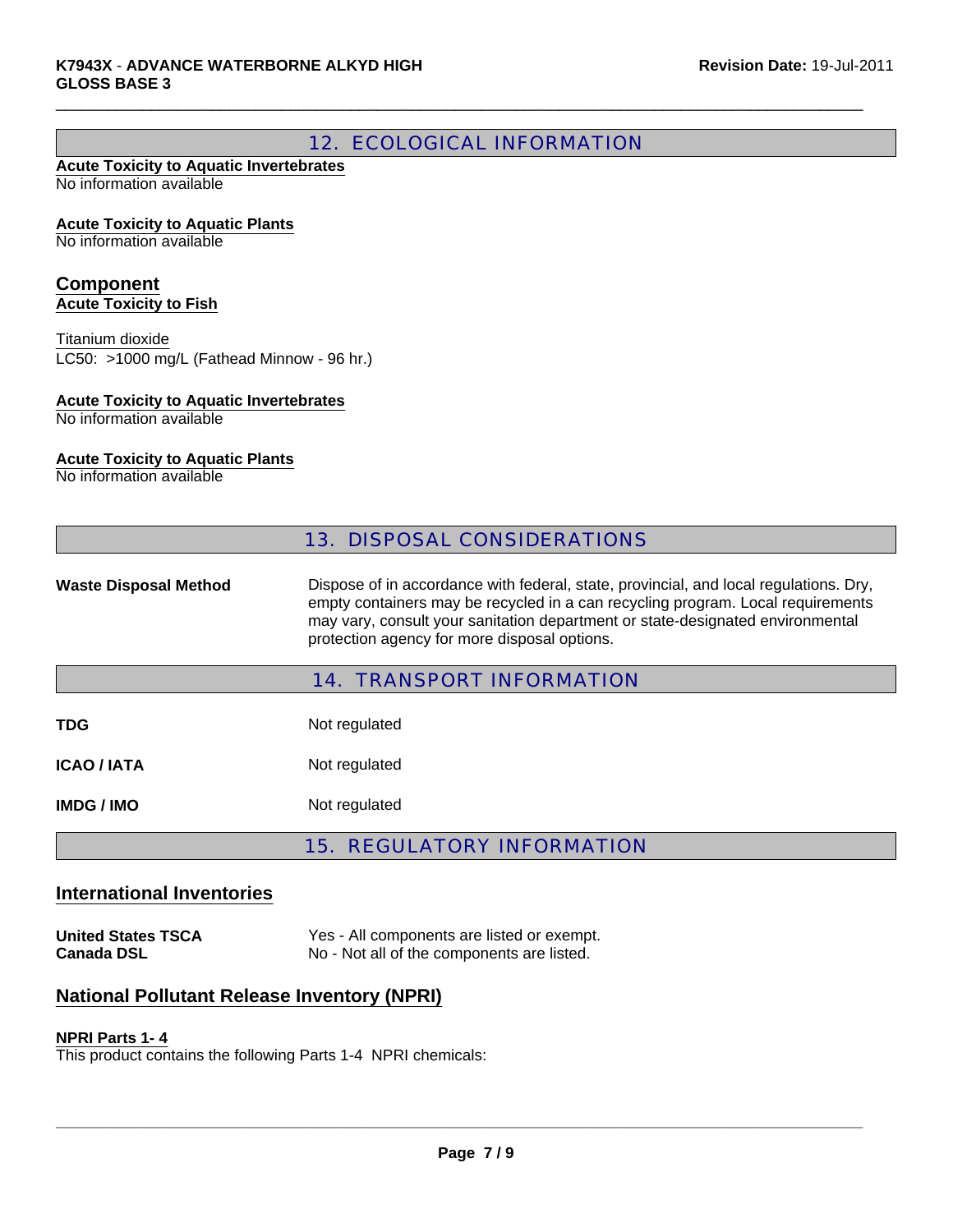## 15. REGULATORY INFORMATION

 $\Box$ 

*This product may contain trace amounts of (other) NPRI Parts I-4 reportable chemicals. Contact the preparer for further information.*

#### **NPRI Part 5**

This product contains the following NPRI Part 5 Chemicals:

*This product may contain trace amounts of (other) NPRI Part 5 reportable chemicals. Contact the preparer for further information.*

#### **WHMIS Regulatory Status**

This product has been classified in accordance with the hazard criteria of the Controlled Products Regulations (CPR) and the MSDS contains all the information required by the CPR.

#### **WHMIS Hazard Class**

D2A Very toxic materials



## 16. OTHER INFORMATION

**WARNING!** If you scrape, sand, or remove old paint, you may release lead dust. LEAD IS TOXIC. EXPOSURE TO LEAD DUST CAN CAUSE SERIOUS ILLNESS, SUCH AS BRAIN DAMAGE, ESPECIALLY IN CHILDREN. PREGNANT WOMEN SHOULD ALSO AVOID EXPOSURE. Wear a NIOSH approved respirator to control lead exposure. Clean up carefully with a HEPA vacuum and a wet mop. Before you start, find out how to protect yourself and your family by logging onto Health Canada @ http://www.hc-sc.gc.ca/iyh-vsv/prod/paint-peinture\_e.html.

| <b>Prepared By</b>      | <b>Product Stewardship Department</b><br>Benjamin Moore & Co.<br>360 Route 206 - P.O. Box 4000<br>Flanders, NJ 07836<br>866-690-1961 |
|-------------------------|--------------------------------------------------------------------------------------------------------------------------------------|
| <b>Revision Date:</b>   | 19-Jul-2011                                                                                                                          |
| <b>Revision Summary</b> | No information available                                                                                                             |